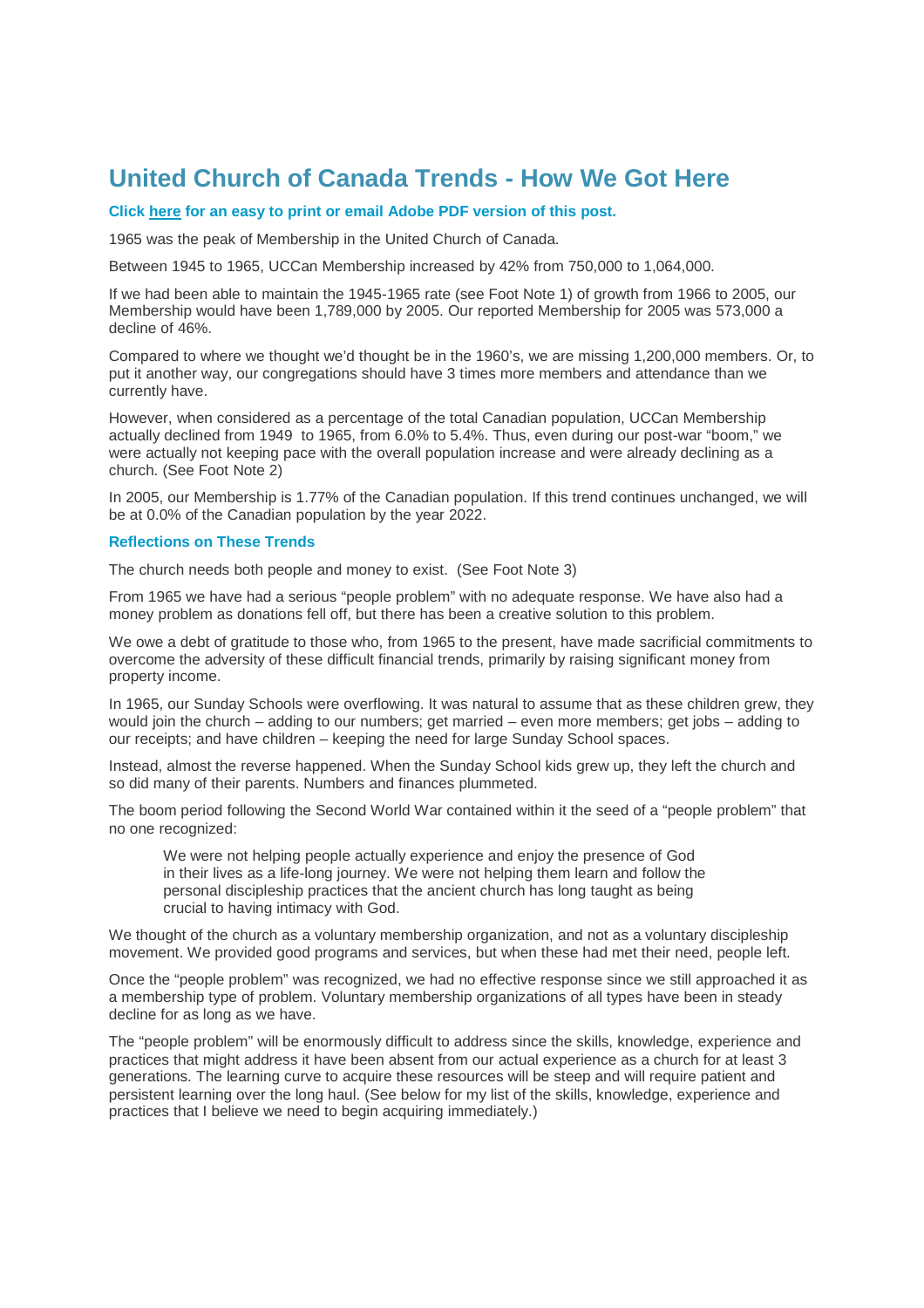However, thanks to creative fund raising activities and income from property rentals, we did find a solution to the money shortfalls that arose as donations declined.

The dilemma as I see it is that if we do not reverse the "people" trends, we are headed towards a future of well-maintained, but empty, properties which will be sold and redeveloped.

And, even more vexing, as numbers decline, the burden (in terms of both volunteer time and labour, and expenses) of operating and maintaining properties falls on fewer and fewer shoulders.

This burden falls on those whose life of sacrificial commitment has kept the church alive for decades, but whose continuing commitment to the same way of responding (through fund raising and property income), may in fact preserve a legacy whose requirements of time and money become too great, and lead to the church to collapsing.

Properties are liabilities as well as assets. We often under-estimate the real costs of owning and operating properties: volunteer time and donations; operating costs such as utilities, insurance, etc.; minor and major capital maintenance costs that build up whether the work is done or not.

Often, the financial problems of churches could be dealt with at much lower cost of volunteer time and anxiety if properties were sold or redeveloped, and the proceeds wisely invested to provide income for the long-term.

I believe we are at a tipping point. That is, we currently have the strength and resources to repair and operate our properties, but continuing to do so will create a burden that within a short time (perhaps 10 or 15 years), will be too great for those who are part of the congregation to cope with.

We need to address the "people problem" with creativity and the same sacrificial commitment with which we have tackled the property and finance problems.

Fortunately, there have been several trends emerging that give signs of hope for actually addressing this downward trend. They lift up ancient Christian practices for deepening a healthy intimacy with God: actually experiencing and enjoying God's presence in our lives; and more recent insights for deepening healthy self-understanding and relationships with family and neighbours.

I would point to the following beacons of hope:

- **Emergent Church** Diana Butler Bass, "Christianity for the Rest of Us." Studies how real live mainstream liberal congregations have adapted ancient Christian spiritual disciplines into their way of being church.
- **Process Theology** John Cobb and others. Provides a way of making sense of beliefs about God in light of modern science's discoveries.
- **Emotional Intelligence** Daniel Goleman and others. Provides ground breaking new understandings of "difficult emotions" such anger, fear and anxiety and how to respond in new ways that promote healthy relationships.
- **Family Systems Theory** Murray Bowen and others. Provides new insights into how patterns of behaviour become entrenched in social relations, and cause these patterns to be repeated even when new people become part of the relationships.
- **Adaptive Leadership** Ronald Heifitz and others. Provides helpful, practical advice about what is needed and helpful in situations where the way forward is not clear.
- **Biblical Contextual Studies** Bruce Malina and others. Provides crucial new awareness of the social context of the Bible – very different than our own. Cracks open and radicalizes "what the Bible is saying to us."

David Ewart, www.davidewart.ca

## Foot Notes:

1. Statements in this document about possible futures are based on a "least squares" statistical calculation using data for all the years reported, and not just comparing the two years mentioned.